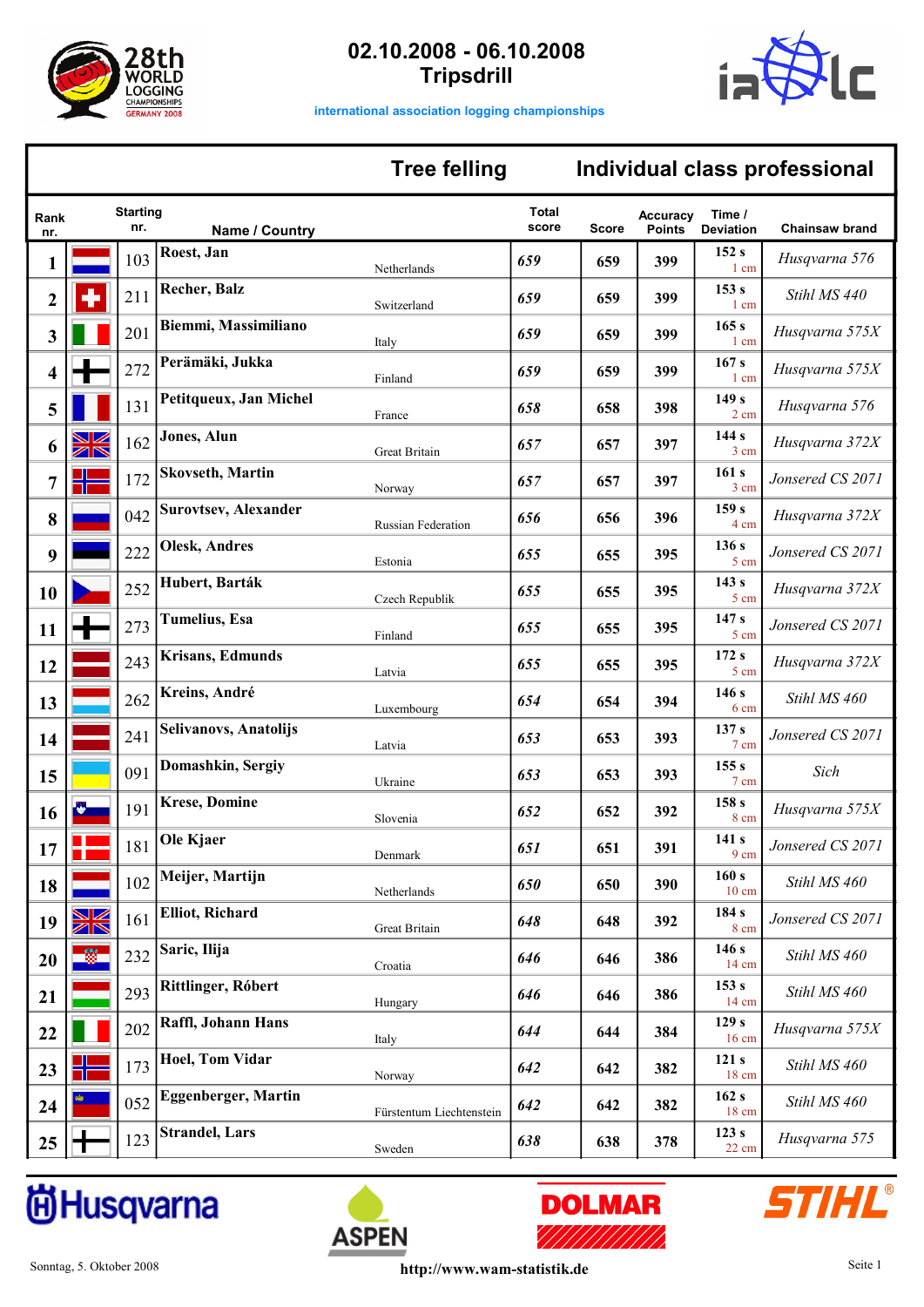



**international association logging championships**

### **Tree felling**

|             |    |                        |                            | <b>Tree felling</b>      |                |              |                                  |                                     | Individual class professional |
|-------------|----|------------------------|----------------------------|--------------------------|----------------|--------------|----------------------------------|-------------------------------------|-------------------------------|
| Rank<br>nr. |    | <b>Starting</b><br>nr. | Name / Country             |                          | Total<br>score | <b>Score</b> | <b>Accuracy</b><br><b>Points</b> | Time /<br><b>Deviation</b>          | <b>Chainsaw brand</b>         |
| 26          |    | 231                    | Lukic, Ilja                | Croatia                  | 638            | 638          | 398                              | 141 s<br>2 cm                       | Stihl MS 460                  |
| 27          |    | 141                    | Bojanic, Goran             | Republic of Serbia       | 637            | 637          | 397                              | 132 s<br>3 cm                       | Husqvarna 372X                |
| 28          |    | 251                    | Andel, Jiri                | Czech Republik           | 637            | 637          | 397                              | 151 s<br>3 cm                       | Dolmar PS-7900                |
| 29          |    | 221                    | Ehrpais, Taavi             | Estonia                  | 636            | 636          | 376                              | 163 s<br>24 cm                      | Jonsered CS 2071              |
| 30          |    | 171                    | Solberg, Jon Erik          | Norway                   | 636            | 636          | 376                              | 176 s<br>24 cm                      | Stihl MS 460                  |
| 31          |    | 113                    | <b>Trabert, Marco</b>      | Germany I                | 635            | 635          | 375                              | 171 s<br>$25 \text{ cm}$            | Stihl MS 460                  |
| 32          | F. | 192                    | <b>Cuk, Robert</b>         | Slovenia                 | 632            | 632          | 372                              | 137 s<br>28 cm                      | Husqvarna 576 X               |
| 33          |    | 132                    | Dauphin, David             | France                   | 632            | 632          | 372                              | 147 <sub>s</sub><br>28 cm           | Stihl MS 460                  |
| 34          |    | 253                    | Vorlicek, Jiri             | Czech Republik           | 631            | 631          | 371                              | 134 s<br>$29 \text{ cm}$            | Husqvarna 372X                |
| 35          |    | 023                    | Zaremba, Viktar            | <b>Belarus</b>           | 631            | 631          | 391                              | 153 s<br>9 cm                       | Stihl MS 460                  |
| 36          |    | 051                    | Gstöhl, Sigmund            | Fürstentum Liechtenstein | 631            | 631          | 371                              | 157 <sub>s</sub><br>$29 \text{ cm}$ | Jonsered CS 2171              |
| 37          |    | 081                    | Stochniazek, Jacek         | Poland                   | 631            | 651          | 392                              | 181 s<br>8 cm                       | Husqvarna 372X                |
| 38          |    | 281                    | Bergen, David              | Belgium                  | 631            | 631          | 385                              | 194 s<br>15 cm                      | Husqvarna 575X                |
| 39          |    | 111                    | <b>Briechle, Gerhard</b>   | Germany I                | 630            | 630          | 370                              | 143s<br>30 cm                       | Stihl MS 460                  |
| 40          |    | 121                    | <b>Bengt, Rask</b>         | Sweden                   | 629            | 629          | 369                              | 164s<br>31 cm                       | Jonsered CS 2171              |
| 41          |    | 282                    | <b>Lambregts, Francois</b> | Belgium                  | 628            | 628          | 388                              | 157 s<br>12 cm                      | Stihl MS 460                  |
| 42          |    |                        | 292 Juhász, István         | Hungary                  | 626            | 626          | 366                              | 137 <sub>s</sub><br>34 cm           | Stihl MS 460                  |
| 43          | 博  | 012                    | Kukuc, Jaroslav            | Slovak Republic          | 626            | 626          | 386                              | 159s<br>14 cm                       | Stihl MS 460                  |
| 44          |    | 101                    | <b>Essenstam, Arian</b>    | Netherlands              | 624            | 644          | 384                              | 124s<br>16 cm                       | Husqvarna 576                 |
| 45          |    | 073                    | Greber, Benjamin           | Austria                  | 619            | 619          | 359                              | 134 s<br>41 cm                      | Stihl MS 440                  |
| 46          | 博士 | 011                    | Perveka, Jaroslav          | Slovak Republic          | 619            | 619          | 379                              | 137 <sub>s</sub><br>$21$ cm         | Dolmar PS-7900                |
| 47          |    | 043                    | Sokolov, Alexander         | Russian Federation       | 617            | 617          | 357                              | 146 s<br>43 cm                      | Husqvarna 576                 |
| 48          | ٠  | 213                    | Gautschi, Daniel           | Switzerland              | 616            | 616          | 376                              | 146 s<br>24 cm                      | Stihl MS 440                  |
| 49          |    | 203                    | Ennemoser, Karl            | Italy                    | 616            | 616          | 356                              | 168 <sub>s</sub><br>44 cm           | Jonsered CS 2171              |
| 50          |    | 151                    | <b>Balciunas, Romas</b>    | Lithuania                | 615            | 615          | 355                              | 131 s<br>45 cm                      | Husqvarna 372X                |

# **idHusqvarna**





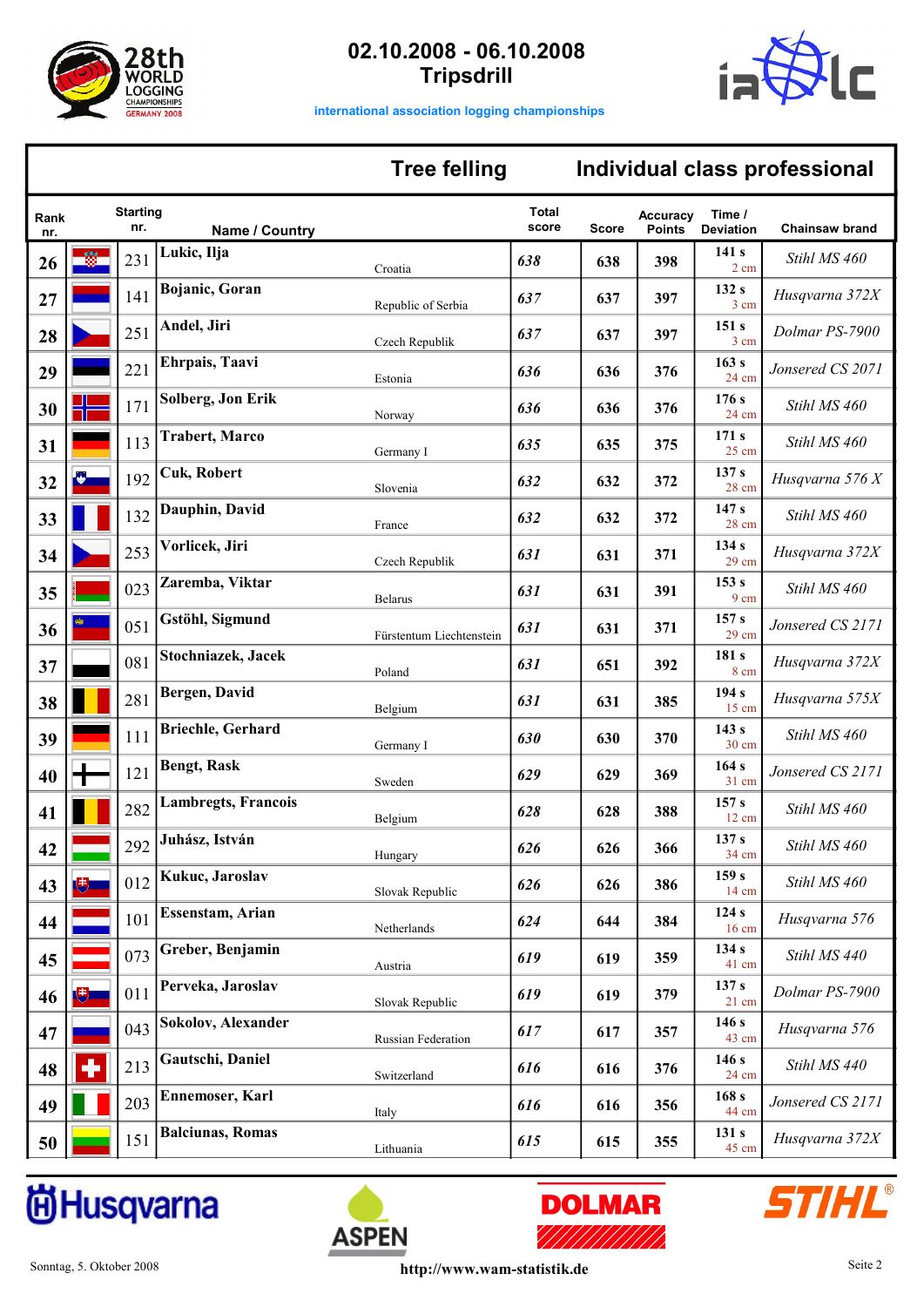



**Individual class professional**

**international association logging championships**

#### **Tree felling**

| Rank<br>nr. |           | <b>Starting</b><br>nr. | Name / Country               |                          | <b>Total</b><br>score | <b>Score</b> | <b>Accuracy</b><br><b>Points</b> | Time /<br><b>Deviation</b> | <b>Chainsaw brand</b> |
|-------------|-----------|------------------------|------------------------------|--------------------------|-----------------------|--------------|----------------------------------|----------------------------|-----------------------|
| 51          |           | 041                    | Shvetsov, Ilja               | Russian Federation       | 614                   | 614          | 354                              | 164s<br>46 cm              | Husqvarna 576         |
| 52          |           | 212                    | Isler, Florian               | Switzerland              | 614                   | 614          | 386                              | 212s<br>14 cm              | Stihl MS 460          |
| 53          | ZN        | 163                    | Williams, Dewi               | Great Britain            | 612                   | 612          | 392                              | 143s<br>8 cm               | Husqvarna 575X        |
| 54          | ┱         | 122                    | Kindströmer, Styrbjörn       | Sweden                   | 612                   | 612          | 372                              | 161 s<br>28 cm             | Jonsered CS 2171      |
| 55          |           | 053                    | <b>Tanner</b> , Armin        | Fürstentum Liechtenstein | 612                   | 612          | 372                              | 164 s<br>28 cm             | Husqvarna 576 X       |
| 56          |           | 112                    | Heidemann, Wolfgang          | Germany I                | 610                   | 610          | 350                              | 159s<br>50 cm              | Husqvarna 575         |
| 57          |           | 261                    | Wagner, Claude               | Luxembourg               | 609                   | 609          | 389                              | 163 s<br>$11 \text{ cm}$   | Husqvarna 372X        |
| 58          |           | 022                    | Andron, Anatoli              | <b>Belarus</b>           | 608                   | 608          | 348                              | 180s<br>52 cm              | Stihl MS 460          |
| 59          |           | 071                    | Herzog, Hannes               | Austria                  | 604                   | 654          | 394                              | 107 s<br>6 cm              | Stihl MS 460          |
| 60          |           | 152                    | <b>Penkaitis, Povilas</b>    | Lithuania                | 603                   | 603          | 343                              | 168 <sub>s</sub><br>57 cm  | Husqvarna 372X        |
| 61          |           | 182                    | <b>Jacob Vibe</b>            | Denmark                  | 603                   | 603          | 348                              | 185s<br>52 cm              | Husqvarna 576 X       |
| 62          |           | 271                    | Laatikainen, Jarmo           | Finland                  | 601                   | 601          | 341                              | 171 s<br>59 cm             | Jonsered CS 2071      |
| 63          |           | 032                    | Glenn, Joseph                | <b>USA</b>               | 592                   | 592          | 332                              | 164s<br>68 cm              | Dolmar PS-7900        |
| 64          |           | 021                    | <b>Nestsiarovich</b> , Yury  | Belarus                  | 591                   | 591          | 351                              | 166s<br>49 cm              | Stihl MS 460          |
| 65          |           | 153                    | <b>Karpavicius, Gintaras</b> | Lithuania                | 585                   | 585          | 380                              | 144s<br>$20 \text{ cm}$    | Husqvarna 372X        |
| 66          |           | 233                    | Lukac, Nico                  | Croatia                  | 585                   | 585          | 360                              | 158 <sub>s</sub><br>40 cm  | Stihl MS 460          |
| 67          |           | 242                    | <b>Kepitis, Gvido</b>        | Latvia                   | 583                   | 583          | 341                              | 198 <sub>s</sub><br>59 cm  | Husqvarna 372X        |
| 68          |           |                        | 263 Mannes, Pascale          | Luxembourg               | 583                   | 583          | 361                              | 198 <sub>s</sub><br>39 cm  | Husqvarna 372X        |
| 69          |           | 072                    | <b>Moosbrugger</b> , Martin  | Austria                  | 582                   | 582          | 322                              | 121 s<br>78 cm             | Stihl MS 460          |
| 70          | Ł.        | 193                    | Drasler, Simen               | Slovenia                 | 580                   | 580          | 378                              | 183 s<br>22 cm             | Husqvarna 575X        |
| 71          |           | 083                    | Szala, Leszek                | Poland                   | 571                   | 571          | 371                              | 172s<br>$29 \text{ cm}$    | Husqvarna 372X        |
| 72          | <u>्म</u> | 013                    | Brinda, Peter                | Slovak Republic          | 570                   | 570          | 330                              | 158s<br>70 cm              | Husqvarna 372X        |
| 73          |           | 143                    | Markovic, Marko              | Republic of Serbia       | 570                   | 570          | 345                              | 173 s<br>55 cm             | Husqvarna 372X        |
| 74          |           | 031                    | Jensen, Jason                | <b>USA</b>               | 568                   | 568          | 363                              | 175s<br>37 cm              | Dolmar PS-7900        |
| 75          |           | 061                    | Vargas Mora, Jose Gregorgio  | Venezuela                | 565                   | 565          | 360                              | 135 s<br>40 cm             | Husqvarna 372X        |

# **idHusqvarna**





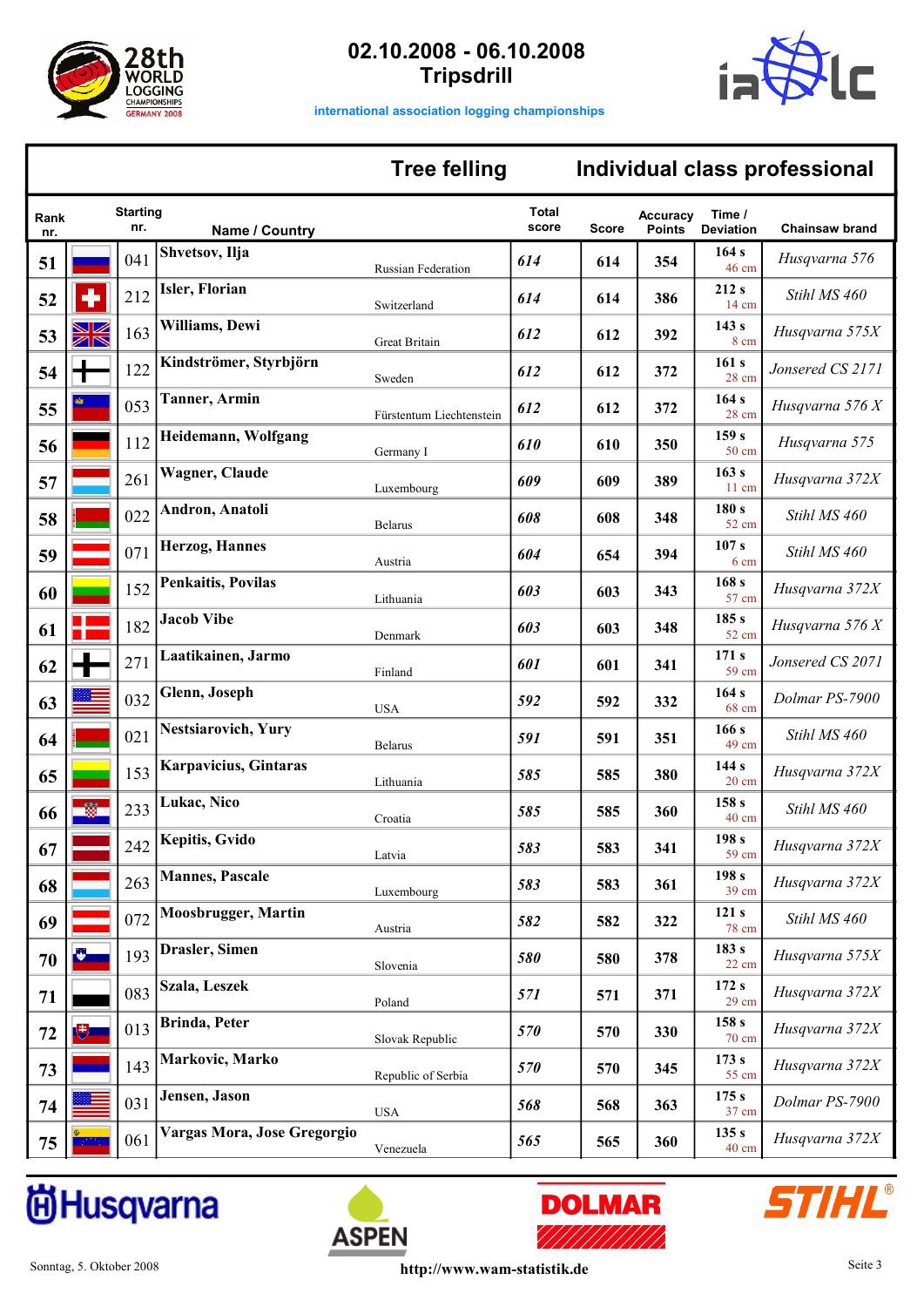



**international association logging championships**

## **Tree felling**

# **Individual class professional**

| Rank<br>nr. | <b>Starting</b><br>nr. | Name / Country                               | <b>Total</b><br>score | <b>Score</b> | <b>Accuracy</b><br><b>Points</b> | Time /<br><b>Deviation</b>   | <b>Chainsaw brand</b> |
|-------------|------------------------|----------------------------------------------|-----------------------|--------------|----------------------------------|------------------------------|-----------------------|
| 76          | 223                    | <b>Tooming, Sulev</b><br>Estonia             | 555                   | 555          | 355                              | 264 s<br>45 cm               | Stihl MS 460          |
| 77          | 291                    | Horvát, László<br>Hungary                    | 548                   | 548          | 381                              | 223s<br>$19 \text{ cm}$      | Stihl MS 460          |
| 78          | 133                    | Casparros, Joan<br>France                    | 535                   | 535          | 385                              | 156s<br>$15 \text{ cm}$      | Husqvarna 575         |
| 79          | 092                    | Komarytskyi, Igor<br>Ukraine                 | 530                   | 530          | 365                              | 178s<br>35 cm                | Husqvarna 365         |
| 80          | 093                    | Kukhta, Volodymyr<br>Ukraine                 | 505                   | 505          | 363                              | 198 <sub>s</sub><br>37 cm    | Husqvarna 372X        |
| 81          | 033                    | Maijala, Shawn<br><b>USA</b>                 | 505                   | 525          | 347                              | 202s<br>53 cm                | Dolmar PS-7900        |
| 82          | 063                    | <b>Torres, Sergio Huansi</b><br>Venezuela    | 473                   | 473          | 268                              | 132s<br>132 cm               | Husqvarna 372X        |
| 83          | 283                    | Moors, Eric<br>Belgium                       | 463                   | 463          | 319                              | 181 <sub>s</sub><br>81 cm    | Dolmar PS-7900        |
| 84          | 142                    | Stevic, Blazan<br>Republic of Serbia         | 427                   | 477          | 322                              | 155 s<br>78 cm               | Husqvarna 372X        |
| 85          | 062                    | Carvajal Carabali, Carlos Alber<br>Venezuela | 120                   | 120          | $\mathbf{0}$                     | 268s<br>403 cm               | Husqvarna 372X        |
| 86          | 082                    | Radzioch, Andrzej<br>Poland                  | 0                     | $\bf{0}$     | $\bf{0}$                         | $\bf{0}$ s<br>$0 \text{ cm}$ | Husqvarna 372X        |